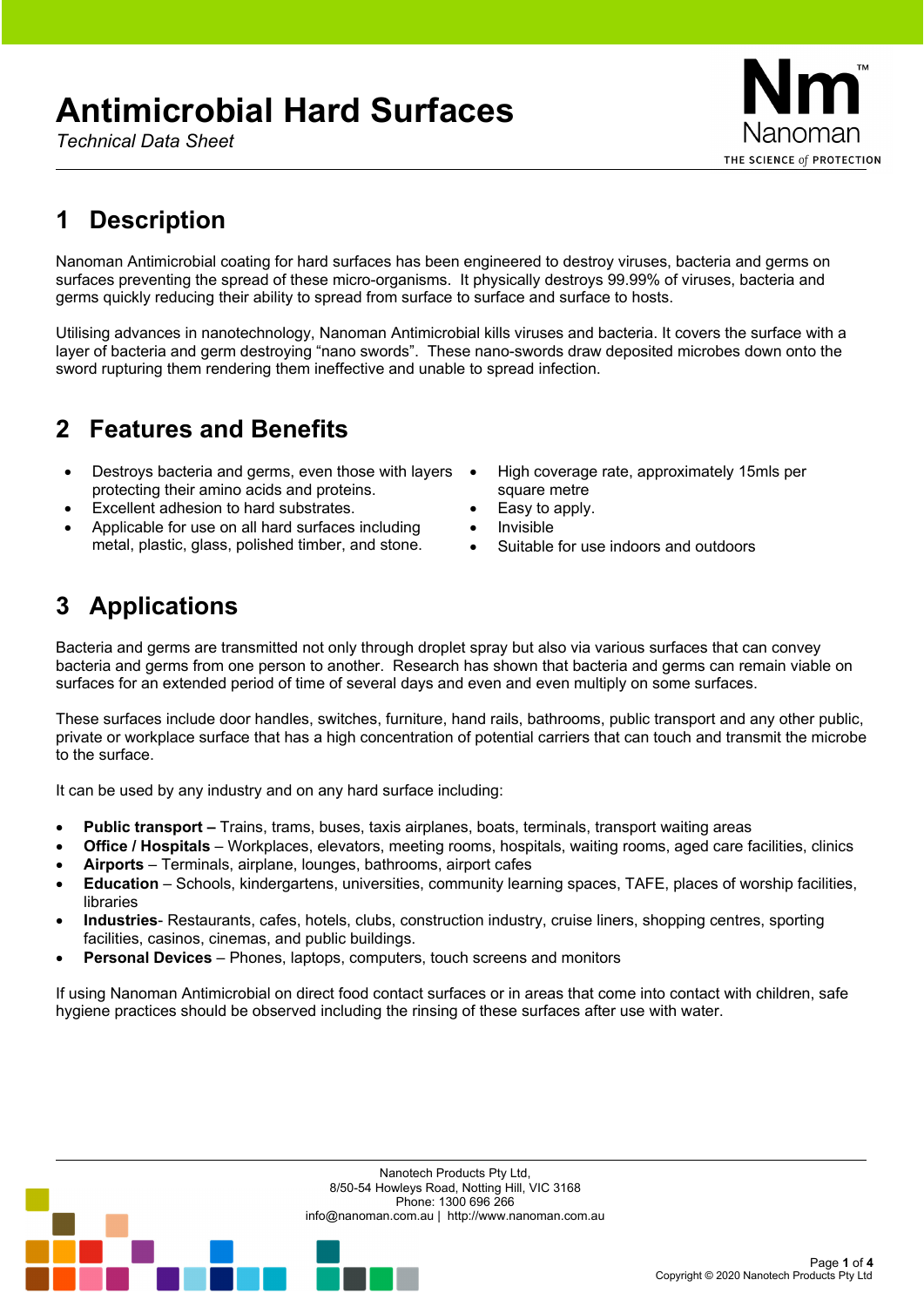*Technical Data Sheet*  Nanoman

#### **4 Surface Preparation**

The most important step in the application process is preparing the surface. This is necessary to get rid of the invisible layer of biofilm that is present on every surface. To ensure the coating's maximum performance the surface must be **completely clean**, dry and free of all grease, dirt, oils, scale residue and other contaminants prior to application. Accordingly, the surface first needs to be thoroughly cleaned with a detergent. We recommend using paper towels and discarding these regularly to avoid spreading microbes around the surface.

## **5 Directions for Use**

Shake the container before use and re-shake every 15-20 minutes to ensure the nano particles are fully suspended.

Once the surface has been thoroughly cleaned, spray and wipe on the Antimicrobial using a clean cloth.

If applying outdoors, the temperature should be between 5°C and 35°C with 90% relative humidity or less. Do not apply in wet conditions or where there is a likelihood of rain. Avoid windy conditions, if possible, when applying outside.

Nanoman Antimicrobial is available in DIY sized bottles and is designed for use by both consumers and professional cleaners. You don't need to be an expert to apply the products. Comes with simple to follow instructions and it is quick and easy to apply.

#### **Specific application instructions:**

- The wearing of gloves is recommended.
- If applying commercially, please wear full PPE.
- If transferring contents to a smaller container, use a funnel.
- Prepare the surface by thoroughly cleaning it with a detergent cleaner. For best results use paper towels and discard these regularly.
- Shake bottle before applying.
- Spray the surface and using an application cloth or paper towels rub in thoroughly. Repeat until the entire area has been disinfected.
- Avoid applying too much coating. The recommended usage rate is 15 mL/m2.

#### **Cautions**

- Do not use if air or surface temperature is below 5°C or above 35°C.
- Do not apply to hot surfaces and avoid open flames.
- Do not apply to external surfaces in rain or when rain is expected within 6 hours.
- DO NOT THIN. Shake contents thoroughly prior to use.
- Do not use with waterproofing products.
- Apply in a dust-free environment to avoid surface contamination.

#### **Working Conditions:**

- The wearing of protective gloves/protective clothing/eye protection is recommended when using this product. Final choice of personal protective equipment will depend upon individual circumstances and/or according to risk assessments undertaken.
- Consult SDS for proper handling, clean-up, disposal, and use of personal protective equipment.
- Please ensure the area being treated is well ventilated.
- Avoid breathing in spray. Do not ingest or inhale fumes
- Store in a sealed container and keep away from children.
- Ensure any overspray be wiped off adjacent surfaces with a dry cloth as soon as possible to avoid crystallisation.

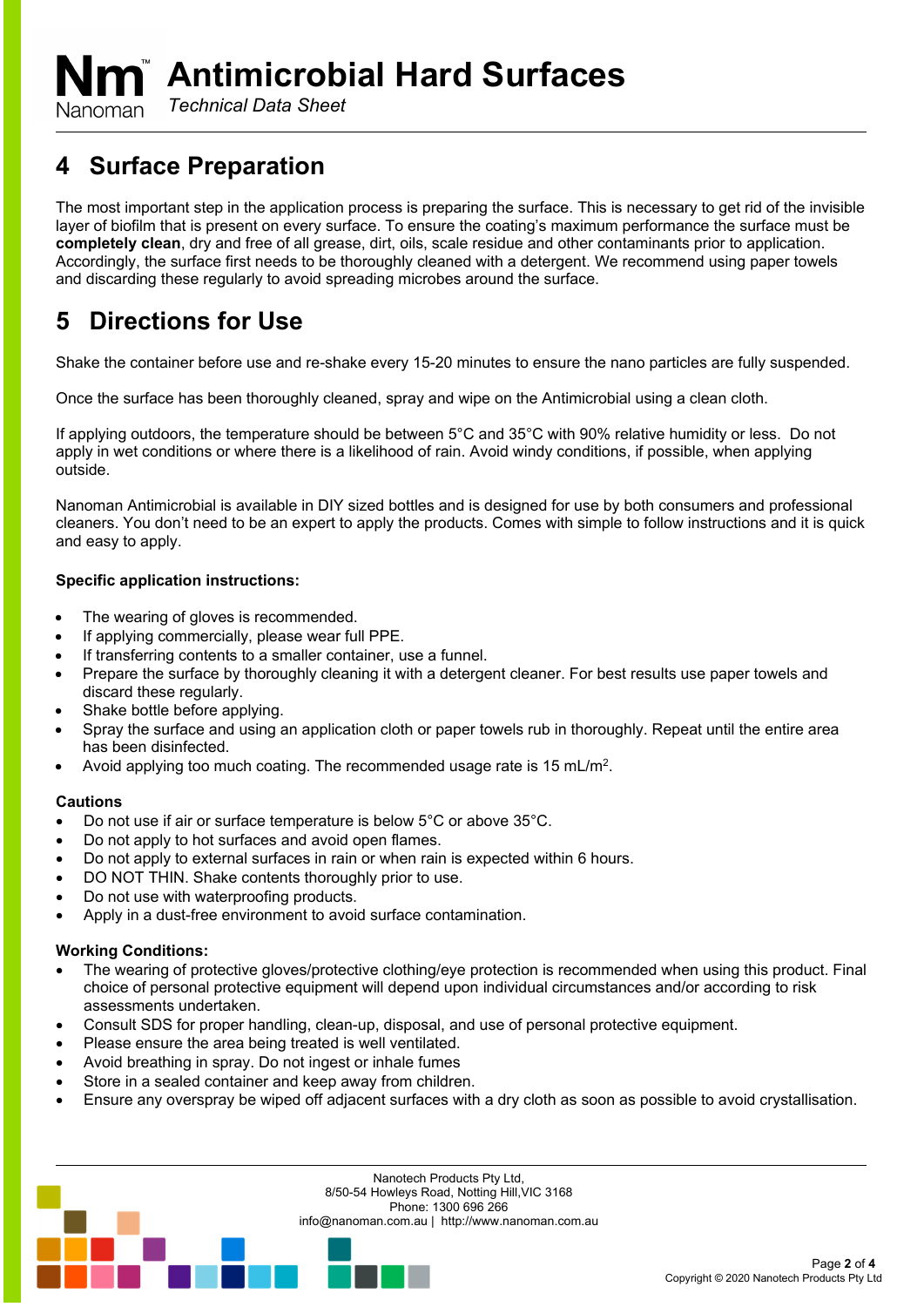*Technical Data Sheet*  Nanoman

## **6 Coverage**

The average usage rate using a spray and wipe technique is 15ml per square metre.

Avoid applying excessive amounts of the coating. If there is an excess of coating on the surface, spread it out evenly using a clean sponge or soft cloth whilst it is still wet.

## **7 Dry Time**

Allow to dry for 10 minutes.

#### **8 Physical Characteristics**

- Appearance: Colourless / Transparent
- 
- Density:  $0.81 \text{ q/m}^3 0.85 \text{ q/m}^3 \text{ (at } 20^{\circ} \text{C)}$ 
	- Chemical basis: Modified silicon dioxide (silan quat with adhesion promoter)

Solvent base: Mix of Ethanol 100% denatured and di-ionised water

Flash point: 23°C

### **9 Packaging**

Nanoman Antimicrobial Hard Surfaces is available in consumer user sized and commercial sized containers:

- 125ml
- 250ml
- 750ml
- 1 Litre
- 2 Litre
- 5 Litre
- 20 Litre

### **10 Shelf Life and Storage**

- Store in its sealed container and keep away from children.
- Unopened original containers can be stored for up to 2 years.
- Do not leave container open for extended periods
- Store out of direct sunlight and in a dry environment +5°C to +25°C.